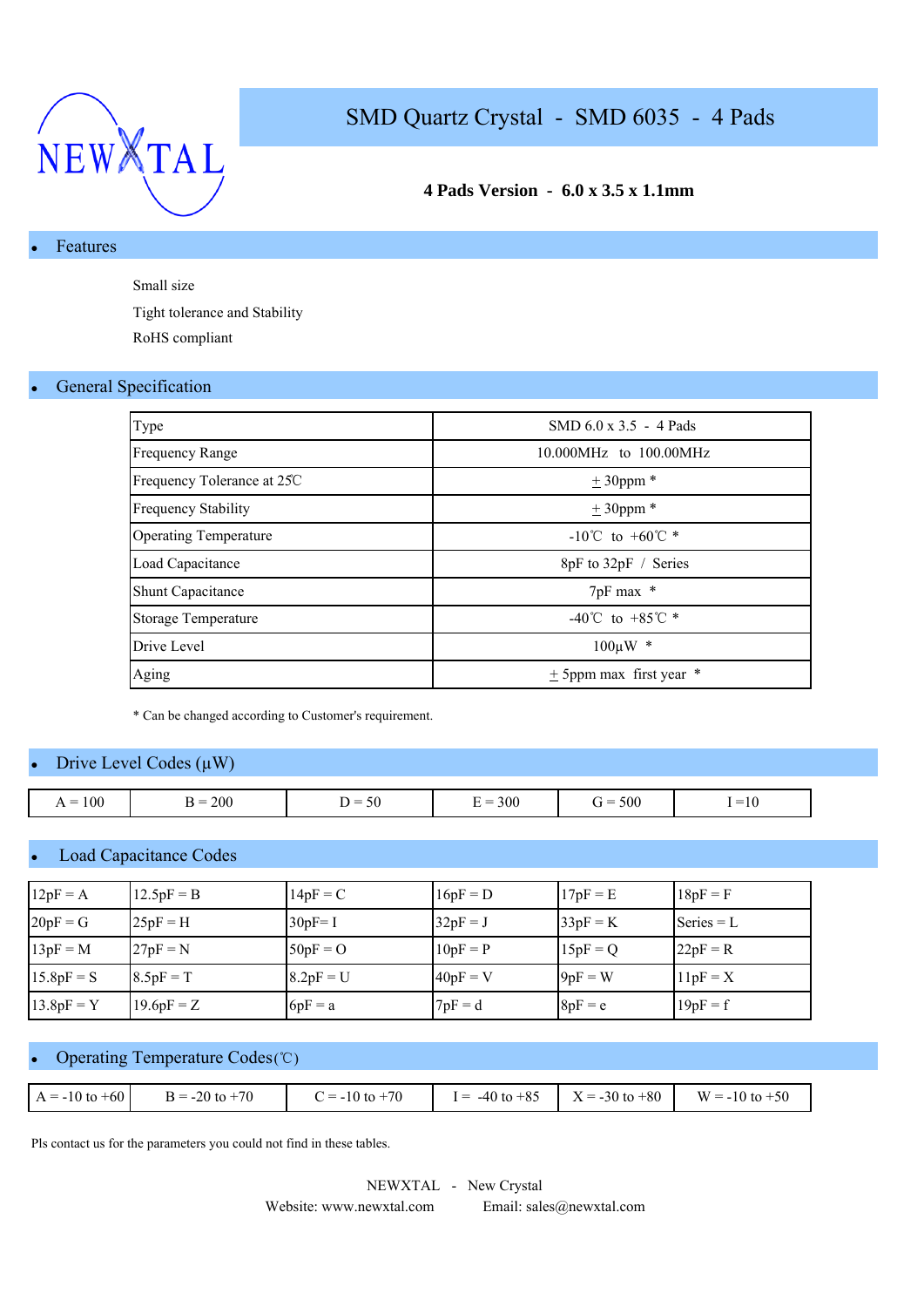### Frequency Tolerance & Frequency Stability Codes (ppm)

| .<br>and the contract of the contract of | $\sim$ | $\sim$ | _<br>$\sim$ | w |
|------------------------------------------|--------|--------|-------------|---|

#### Frequency Stability vs. Operating Temperature

|                                             | $± 10$ ppm  | ± 20 ppm | ± 30 ppm | ± 50 ppm               | $± 100$ ppm |
|---------------------------------------------|-------------|----------|----------|------------------------|-------------|
| $-10^{\circ}$ C - +60 $^{\circ}$ C          | ۰.          |          |          | $(\cdot)$              | ۰.          |
| $-10^{\circ}$ C - +70 $^{\circ}$ C          | $(\bullet)$ | . .      |          | $(\boldsymbol{\cdot})$ | $(\bullet)$ |
| $-20^{\circ}\text{C} - +70^{\circ}\text{C}$ | ( • ا       | . .      |          |                        | (∙`         |
| $-40^{\circ}$ C - +85 $^{\circ}$ C          |             |          | ٠.       |                        | ෬           |

⊙ Available ● Standard

#### ESR (Series Resistance Rs) vs Standard Frequency, Vibration Mode & Codes

| Frequency Range   | <b>ESR Max</b> | Code | <b>Vibration Mode</b> | Code |
|-------------------|----------------|------|-----------------------|------|
| (MHz)             | $(\Omega)$     |      |                       |      |
| $10.000 - 13.000$ | 80             |      | AT Fund               | A    |
| $13.000 - 13.999$ | 50             |      | AT Fund               |      |
| 14.000 - 19.999   | 40             | 4    | AT Fund               |      |
| $20.000 - 48.000$ | 40             | 4    | AT Fund               | А    |
| $40.000 - 100.00$ | 100            | h    | 3rd OT                | a3   |

#### **Marking**

#### **Frequency + M (MHz) + Date code ( Year Code + Month Code )**

#### **NEWXTAL (Company Brand)**

Year Code:

| 2001 | 2002 | 2003 | 2004 | 2005 | 2006 | 2007 | 2008 | 2009 | 2010            | 2011 | 2012           |
|------|------|------|------|------|------|------|------|------|-----------------|------|----------------|
|      |      |      |      |      |      |      |      |      | $\Omega$<br>1 U | . .  | $\overline{ }$ |

Month Code:

| Jan            | Feb. | Mar | <b>Contract Contract Contract Contract</b><br>April | May | June | July | Aug. | Sept | Oct | Nov       | Dec |
|----------------|------|-----|-----------------------------------------------------|-----|------|------|------|------|-----|-----------|-----|
| $\overline{ }$ | ໋    |     | ∸                                                   |     |      | ີ    |      |      |     | v v<br>17 |     |

**For Example:**



NEWXTAL - New Crystal Website: www.newxtal.com Email: sales@newxtal.com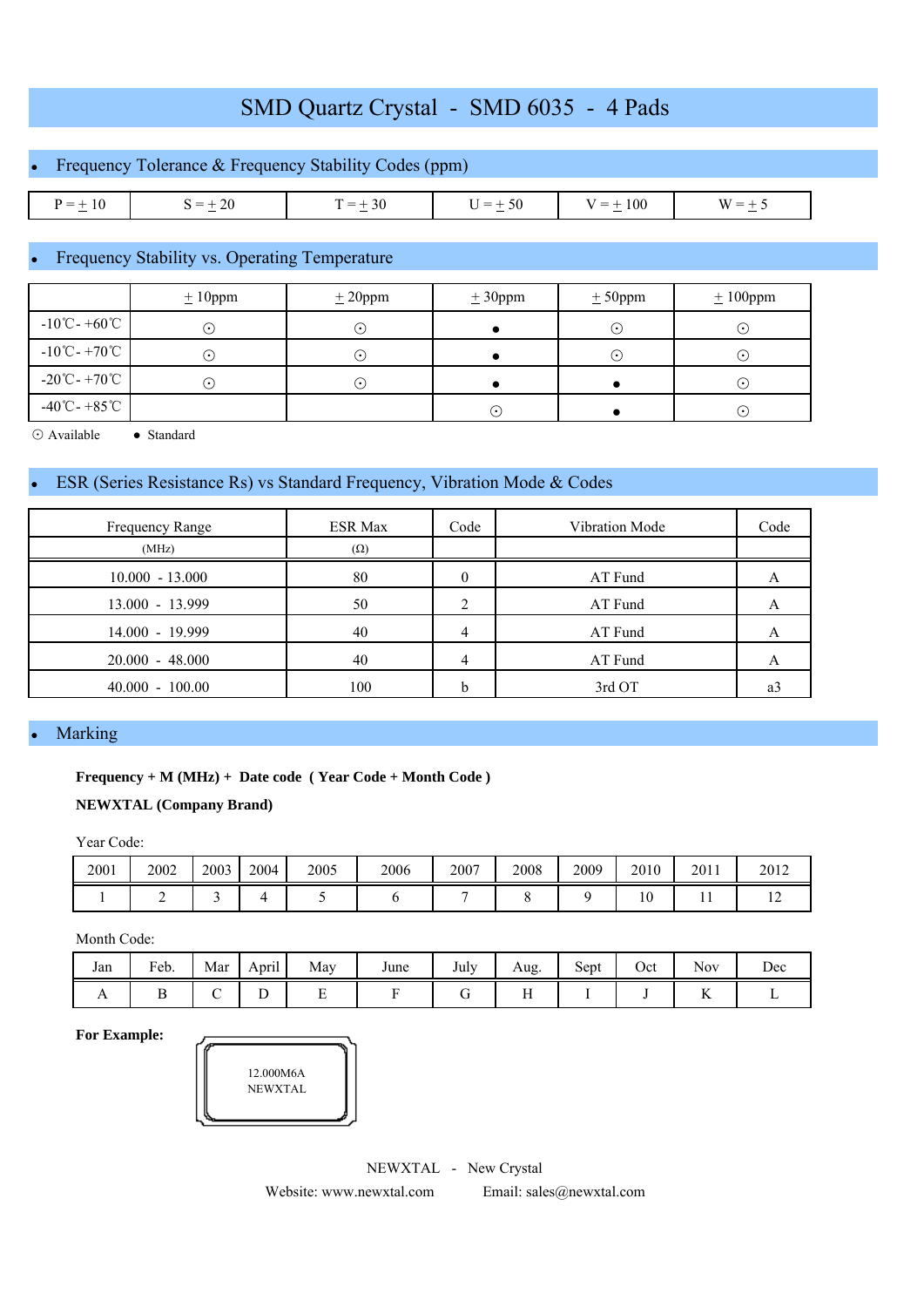## Ordering Information

| <b>SMD</b>            | Terminal                 | Size        | Drive<br>Level | Load<br>Capacitance | Operating<br>Temperature | Frequency<br>Tolerance | Frequency<br>Stability | <b>ESR</b> | Vibration<br>Mode | Frequency | Lead-free | Packing     |
|-----------------------|--------------------------|-------------|----------------|---------------------|--------------------------|------------------------|------------------------|------------|-------------------|-----------|-----------|-------------|
|                       |                          |             | $(\mu W)$      | (pF)                | $(\degree C)$            | (ppm)                  | (ppm)                  | $(\Omega)$ |                   | (MHz)     |           |             |
| <b>SMD</b><br>Crystal | $0=2$ Pads<br>$1=4$ Pads | $B=6.0x3.5$ |                |                     | See Tables               | xx.xxxM                | LF                     | TR         |                   |           |           |             |
|                       |                          |             | 100            | 16                  | $-10$ to $+60$           | $\pm 10$               | $\pm 10$               | 80         | AT Fund           |           | Lead-free | Tape & reel |
| S                     | 1                        | в           | A              | D                   | Α                        | P                      | P                      | 0          | А                 |           | LF        | TR          |

#### **For Example: S1BADAPP0A-12.000MLF/TR**

#### **Dimensions**



Top view



Pad layout



- 1# Crystal
- 2# Connected with a cover
- 3# Crystal
- 4# Connected with a cover

Bottom view



Side view

in mm